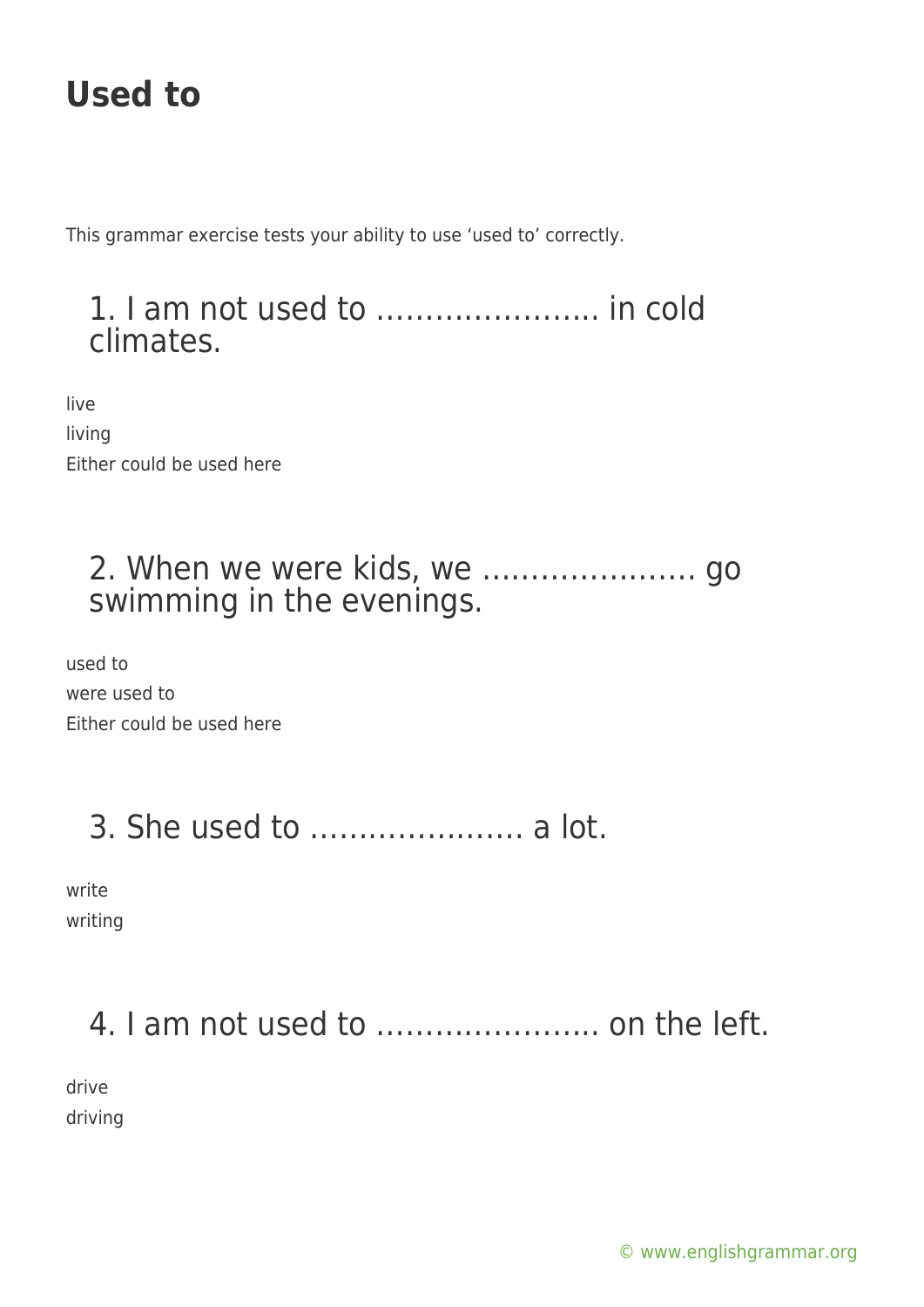5. I didn't use to ………………….. fish or meat, but now I do.

eat eating

#### 6. He quit his job in Saudi Arabia because he ………………… .. living in such a hot country.

was not used to did not used to did not use to

## 7. They are used to ………………….. in poverty.

live living

### 8. You will soon get used to ………………….. things on your own.

do doing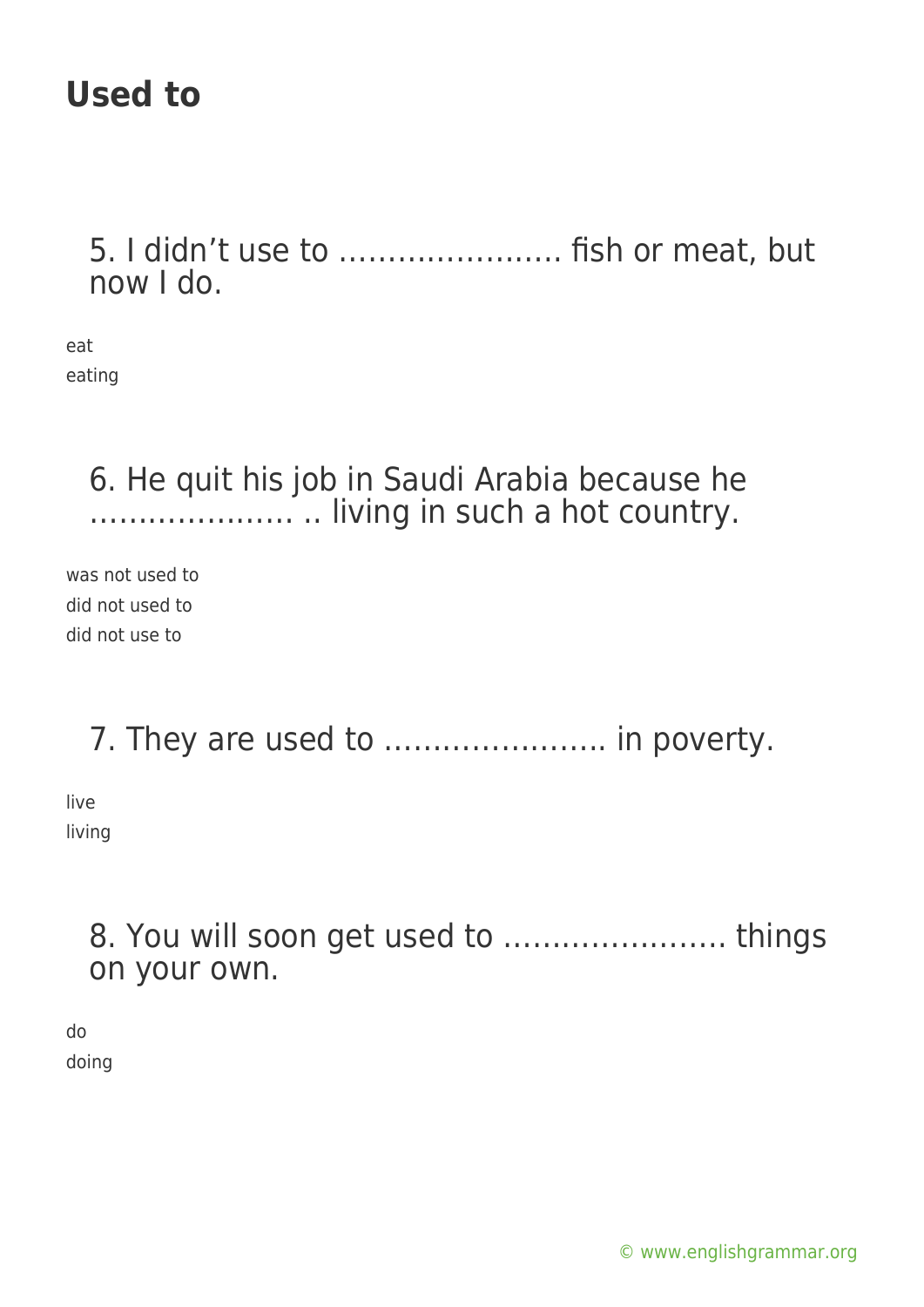#### 9. First-time mothers often find it difficult to get used to ………………….. up in the middle of the night.

get getting

10. I ………………… to like him, but now I do.

used not didn't use use to

#### Answers

- 1. I am not used to living in cold climates.
- 2. When we were kids, we used to go swimming in the evenings.
- 3. She used to write a lot.
- 4. I am not used to driving on the left.
- 5. I didn't use to eat fish or meat, but now I do.
- 6. He quit his job in Saudi Arabia because he was not used to living in such a hot country.